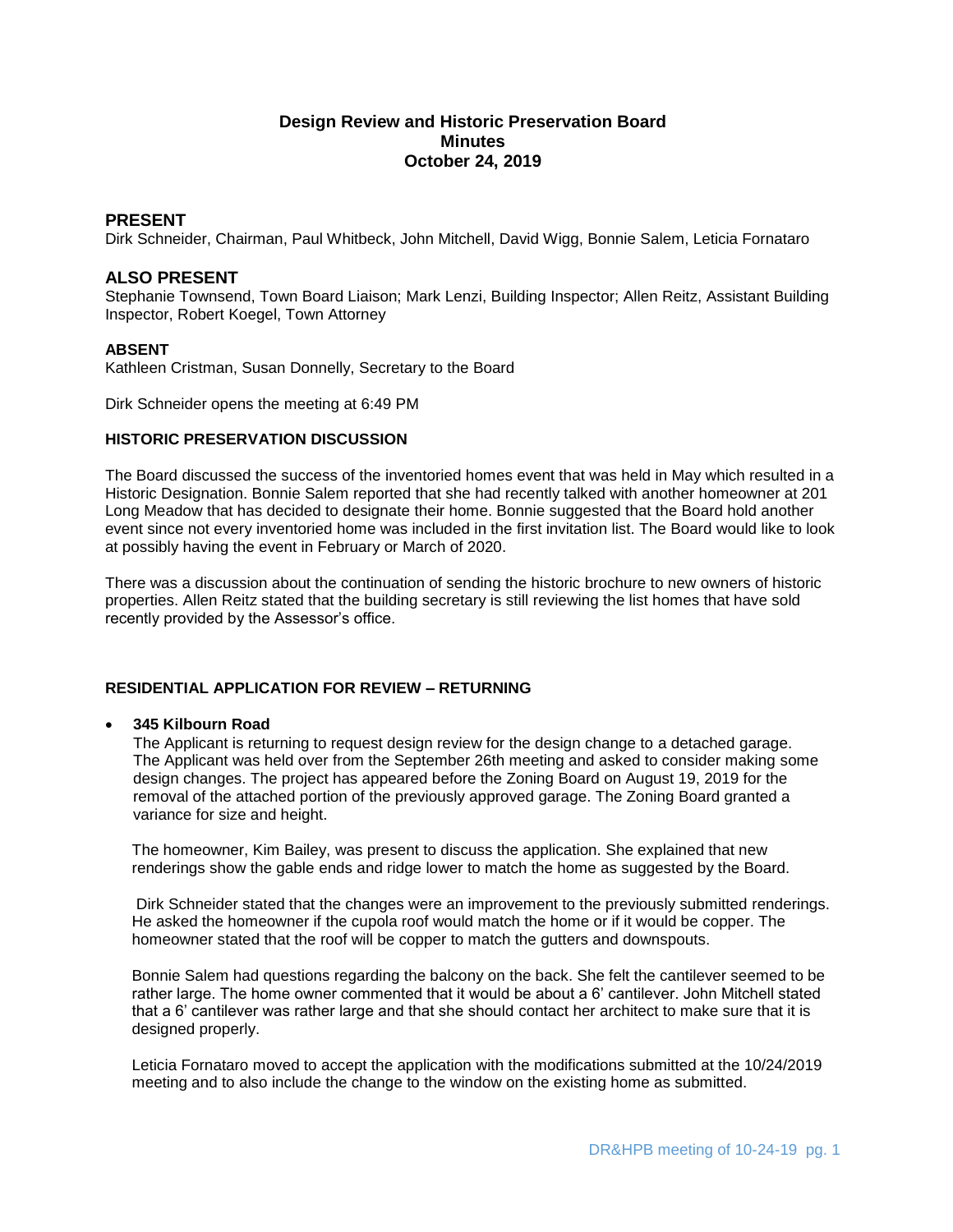Dirk Schneider seconded

All Ayes

# **RESIDENTIAL APPLICATION FOR REVIEW**

#### **21 Barrington Hills**

The Applicant is requesting design review for the bedroom addition. The addition will be approximately 441 sq. ft. and will be located to the rear of the home.

Linda Morabito, representative for the homeowner, was present to discuss the application. The addition will not be seen from the road except for maybe the cupola. All roof lines will match existing and deck material will match.

The Board commented that the cupola made the design "busy" and had questions about whether the cupola roof will have the same metal roof color as the front windows. The representative stated that the cupola will have the same color roof and was designed to increase light into the new space.

Bonnie Salem moved to accept the application as submitted.

Paul Whitbeck Seconded

All Ayes

#### **5 Sturbridge Lane**

The Applicant is requesting design review for the addition of a screened porch. The porch will be approximately 240 sq. ft. and will be located on the north side of the home.

The homeowner, Mark Martin, was present to discuss the application.

The Board questioned whether the columns of the porch were going to be round or square and how the porch would be finished. The homeowner stated that the columns would be square and that they would be white. The home will be resided with vinyl shake and the porch will match.

John Mitchell moved to accept the application as submitted.

Dirk Schneider Seconded

All Ayes

# **RESIDENTIAL APPLICATION FOR REVIEW – NEW HOMES**

**4 Tor Hill**

The Applicant is requesting design and review for the construction of a one story single family home. The home will be approximately 1980 sq. ft. and will be located on Lot #26 of the Cottages at Malvern Hills.

Marie Kenton, Ketmar Development Corporation, was present to discuss the application. This home will be a courtyard entry home. Although the proposed design is similar to another home in the neighborhood it will have different materials added such as horizontal stone which have not been picked out yet.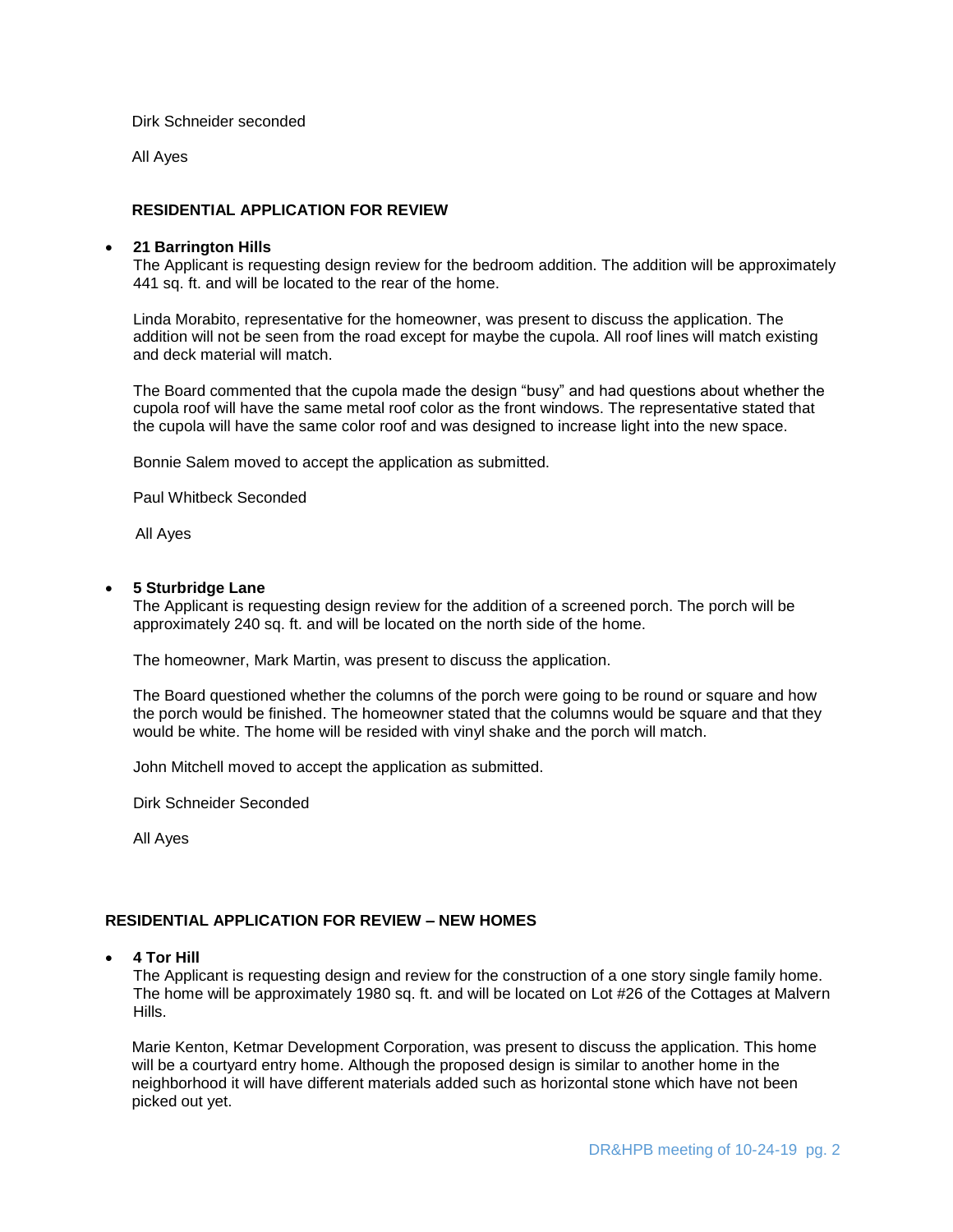Dirk Schneider commented that he liked the location of the home on the property. The applicant stated that this home will also have larger setbacks than other lots.

Paul Whitbeck moved to accept the application as submitted.

John Mitchell Seconded

All Ayes

#### **4 & 6 Alpine Ridge**

The Applicant is requesting design review for the proposed construction of a new residential building. The proposed building will consist of 2 attached single family dwellings sharing a common wall. Lot 1 (#4 Alpine Ridge) will be 1852 sq. ft. and Lot 2 (#6 Alpine Ridge) will be 2000 sq. ft. The single family homes will be located in the new Alpine Ridge development.

Jeff Morrell, Morrell Builders Inc., was present to discuss the application. This is the first building in the new Alpine Ridge Subdivision. There will be 60 percent open space to separate the subdivision from the traffic on Mendon Road. This will also allow for trails, continuous agriculture and an increase in the separation of the townhouses. The homes feature step buildings to break up the frontage streetscape, increased color palate, woodgrain garage doors with windows and front doors that match the garage doors. These homes will be priced from \$385,000- \$550,000.

The Board discussed the new subdivision. The design of the buildings in the new subdivision appear to be very similar in appearance. The entries of the homes are recessed which makes the garage appear to be the dominant feature. This could be an issue because the right side of the proposed subdivision seems to be mostly front loading units.

John Mitchell commented that the front entries are setback and the porches do try to bring the door forward but fail to do so. He feels that the designs look the same and that changing colors of the homes will not help.

Dirk Schneider commented that if future unit types are the same design as the one submitted and located next to each other it will not be acceptable.

Leticia Fornataro asked if the diamond shaped windows were functional and if they could be removed to show some variation. Adding stone to the front façade may help as well. She would like to see a grading plan of each lot.

Mark Lenzi, Building Inspector, requested that the applicant supply a site map showing all of the homes and types, which unit type is being submitted, what the houses look like next door, color palate and grading plan. Similar to what was submitted for the Greenpoint Trail Subdivision.

Jeff Morrell responded that the color and types of units have been chosen and that they will adhere to the set layout of the subdivision. Fourteen out of the twenty-four units will have a side load garage. The front door design will remain but he will try to tweak the design to show diversity. The variations to design will be similar to the Greenpoint Trail Subdivision. They have done their best to take the Boards thoughts and requirements into account but still make the homes marketable for "empty nesters".

Dirk Schneider moved to approve the application for the first town home in the Alpine Ridge Development. This is the front and side load floor plan in Cape Cod gray as submitted.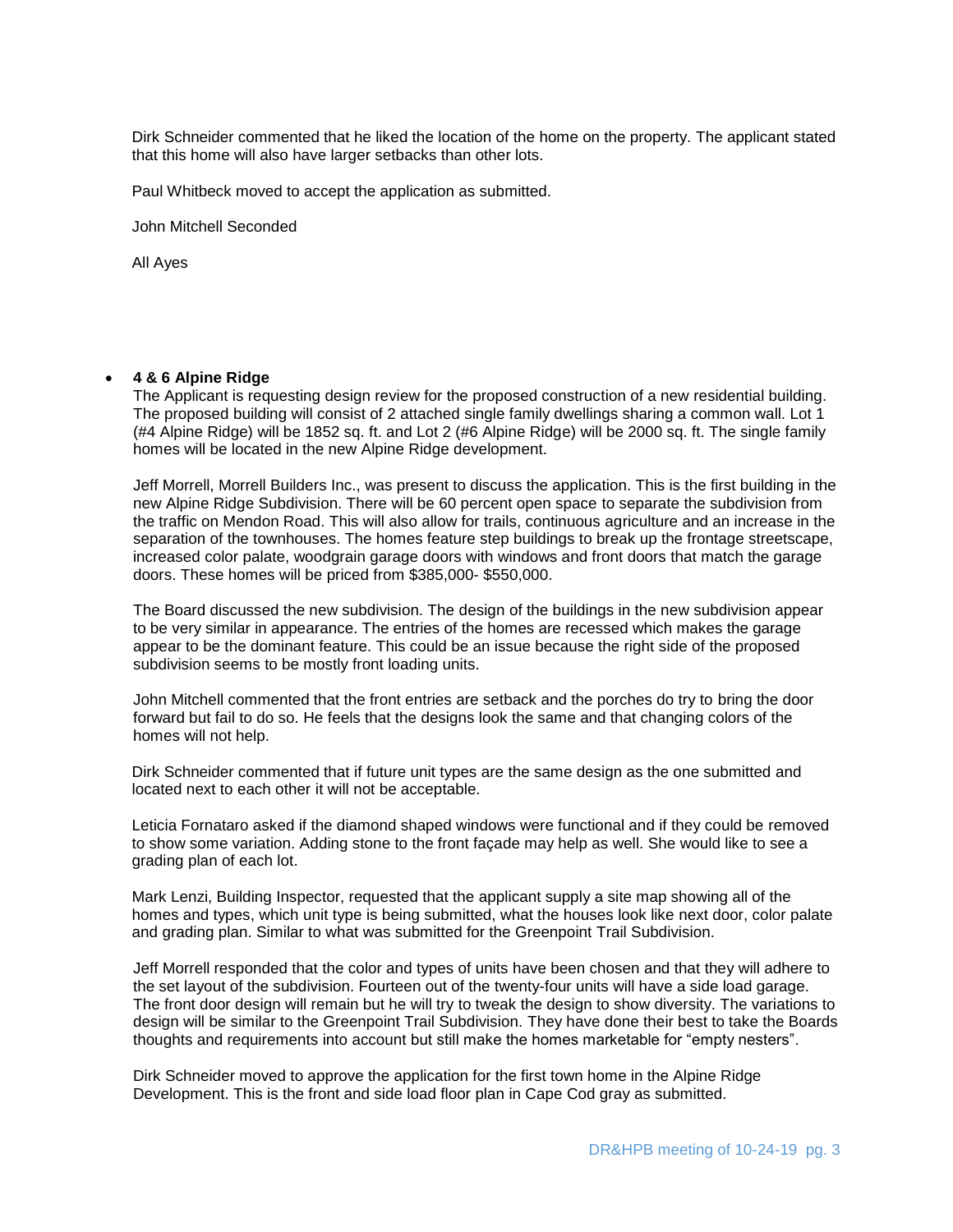John Mitchell Seconded

Ayes as follows: Paul Whitbeck, John Mitchell, Leticia Fornataro, David Wigg and Dirk Schneider.

Nay as follows: Bonnie Salem

# **Alpine Ridge Sign**

The Applicant is requesting design and review for the addition of a Monument sign at the entrance of the new Alpine Ridge Subdivision. An application was submitted to the Zoning Board requesting relief from code for the size of the sign.

Melanie Portland, Morrell Builders Inc., was present to discuss the application. They looked at many signs in the area to help make a decision on the design. The column will be seven feet tall with cobblestone, a cedar beam and a double sided sign that will be black with gold engraving. There will be dimmable Permapost- 410 Lumen up lighting for the sign.

The Board commented that the sign doesn't appear to tie into the development and had questions about if the sign was going to be stacked wording and if the color of the sign could be changed.

 The applicant stated that the sign will display stacked lettering as shown in the drawing. The color of the sign was chosen because they felt it was the most visible color and there will only be one sign at the main entrance of the subdivision.

Leticia Fornataro moved to approve the application as submitted.

Dave Wigg Seconded

All Ayes

# **COMMERCIAL APPLICATION FOR REVIEW**

# **3100 Monroe Avenue – Cornell's Jeweler**

The Applicant is requesting design review for the replacement of awnings and shutters. The awnings on the Cornell's Jewelers building will be recovered with sunbrella fabric in marine blue with canterbury cream graphics. Shutters will match the new awnings.

David Cornell, owner of Cornell's Jeweler, was present to discuss the application. The store front currently has green awnings and shutters which have been damaged by the sun. The submitted shutters and awnings in "marine blue" will replace the current in the exact locations.

The Board commented that the new awning and shutter color may standout more than the current green color. They also noticed in the photos submitted appear to show a change in the business identification sign.

The applicant stated that the photos that he has included in the application do not represent the color of the new awnings and shutters perfectly. The color is more of a navy blue as opposed to a brighter blue. The photo that shows the old awnings also includes the old business Identification sign. This sign was changed a few years ago and did receive approval.

Paul Whitbeck moved to approve the application as submitted.